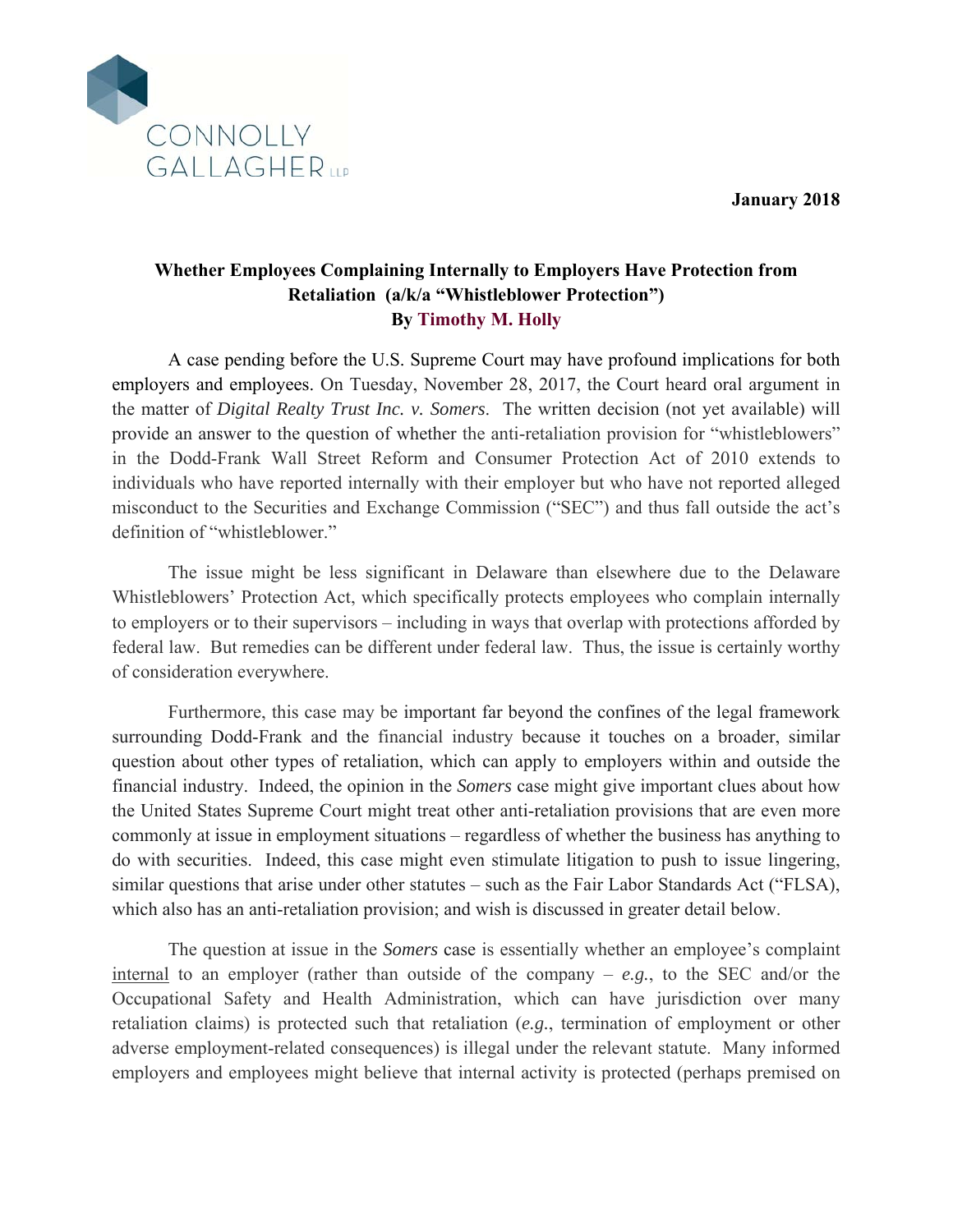Exchange Act Release No. 34-75592, 80 Fed. Reg. 47,829 (Aug. 10, 2015)). But that conclusion *might* not hold to be true.

In sum, courts have inconsistently held whether internal disclosures are protected under Section 922 of Dodd-Frank, 15 U.S.C. § 78u-6(h). Under § 78u-6(a)(6), the term "whistleblower" means "any individual who provides, or 2 or more individuals acting jointly who provide, information relating to a violation of the securities laws *to the Commission*, in a manner established, by rule or regulation, by the Commission" (emphasis added). The antiretaliation provision in Section 922, defines protected conduct as lawful actions taken by a whistleblower:

> **(i)** in providing information to the Commission in accordance with this section;

> **(ii)** in initiating, testifying in, or assisting in any investigation or judicial or administrative action of the Commission based upon or related to such information; or

> **(iii)** in making disclosures that are required or protected under the Sarbanes-Oxley Act of 2002 (15 U.S.C. [§§] 7201 et seq.), this chapter, including section 78j-1(m) of this title, section 1513(e) of Title 18, and any other law, rule, or regulation subject to the jurisdiction of the Commission.

15 U.S.C. § 78u-6(h)(1)(A). Thus, the definition of "whistleblower" appears to require a disclosure to the SEC.

However, some believe the law provides for claims relating to internal complaints due to a "catch-all" provision in  $\S 78u-6(h)(1)(A)(iii)$ , which encompasses conduct protected by Section 806 of The Sarbanes-Oxley Act, including internal disclosures made to supervisory personnel irrespective of whether those disclosures are made to the SEC. This dispute sets the stage for the *Somers* case, for which we await a ruling.

More broadly than the issue pending before the Supreme Court, as most employers and employees know, many different statutes provide employees with a private right of action for retaliation for engaging in activity protected by the applicable statute. However, many assume that a complaint internal at an employer (as opposed to external to an administrative agency) is or is not protected. Many may not be aware that the answer is not as clear as often believed.

Internal complaints with respect to certain kinds of employer conduct are expressly protected under applicable law. For example, Title VII (a law prohibiting, for example, race and sex discrimination) indisputably protects employees from retaliation when they, in good faith, make internal complaints about discrimination. Specifically, Title VII states in relevant part:

> It shall be an unlawful employment practice for an employer to discriminate against any of his employees or applicants for employment... because he [the employee] has opposed any practice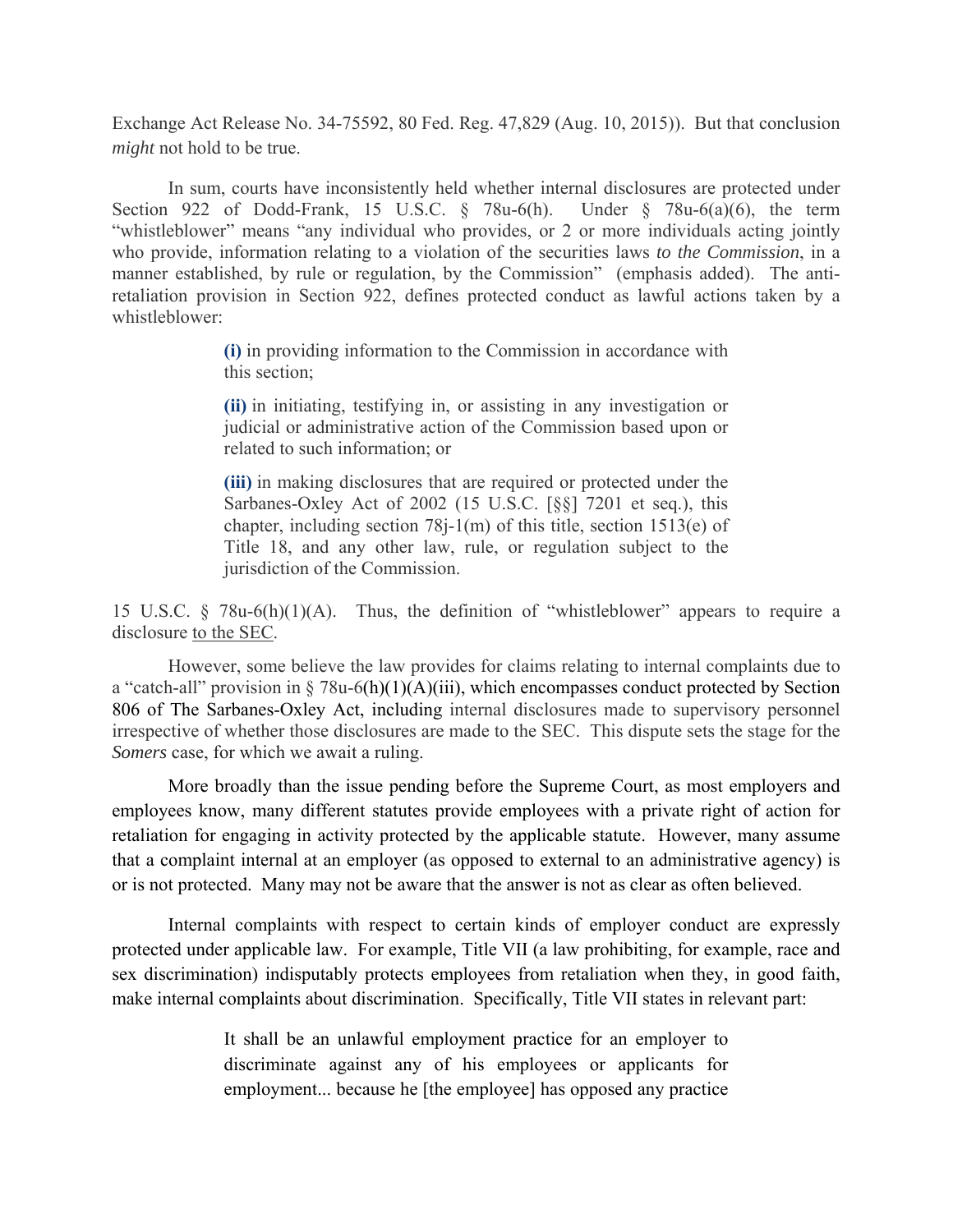made an unlawful employment practice by this subchapter, or because he has made a charge, testified, assisted, or participated in any manner in an investigation, proceeding, or hearing under this subchapter.

Civil Rights Act of 1964  $\S$  704(a), 42 U.S.C.  $\S$  2000e-3(a) (1994). The "has opposed any practice" language does not specify protection only for opposition articulated to an administrative agency. Thus, internal, opposition activity is protected, making retaliation caused by such activity unlawful. Of course, the issue of the meaning of "cause" in retaliation statutes presents its own interesting discussion (as to which the Supreme Court recently weighed in); but that is a matter for another place.

Other anti-retaliation provisions are not as clear as Title VII regarding the question of whether internal complaints are protected. Section 510 of ERISA provides as follows:

> "It shall be unlawful for any person to discharge, fine, suspend, expel, or discriminate against any person because he has given information or has testified or is about to testify in any inquiry or proceeding relating to this chapter or the Welfare and Pension Plans Disclosure Act."

29 U.S.C. § 1140. The Third Circuit has held that this language requires that any giving of information is protected only if it is done in any "inquiry or proceeding" of the nature stated in the statute; and thus an internal complaint made voluntarily by the employee (not in response to a request for information from the employer) is not protected. *See Edwards v. A.H. Cornell and Son, Inc.*, 610 F.3d 217 (3d Cir. 2010).

Under the Fair Labor Standards Act, covered employees are protected from retaliation when they have "filed any complaint or instituted or caused to be instituted any proceeding under or related to this Act, or has testified or is about to testify in any such proceeding, or has served or is about to serve on an industry committee." 29 U.S.C.  $\S$  215(a)(3). The Third Circuit has noted that this provision does not explicitly state the level of formality required. *See Edwards v. A.H. Cornell and Son, Inc.*, 610 F.3d 217, 224-225 (3d Cir. 2010). While at least arguably inferring that internal complaints would be viewed as protected by the FLSA, the Third Circuit stopped short of so holding and noted that a circuit split existed on the issue of whether Section 15(a)(3) of the FLSA protects internal complaints.

In 2011, the United States Supreme Court was called upon to decide whether FLSA protects oral as well as written complaints of violation of the Act. *See Kasten v. Saint-Gobain Performance Plastics Corp.*, 563 U.S. 1 (2011). The Court (Justice Kagan took no part in the consideration or decision of the case) held that oral complaints are protected. However, the majority did not address the issue of whether internal complaints are protected because (although it was raised in the case below) it was not made in response to the petition for certiorari. Thus, the majority held that the issue remained an open question.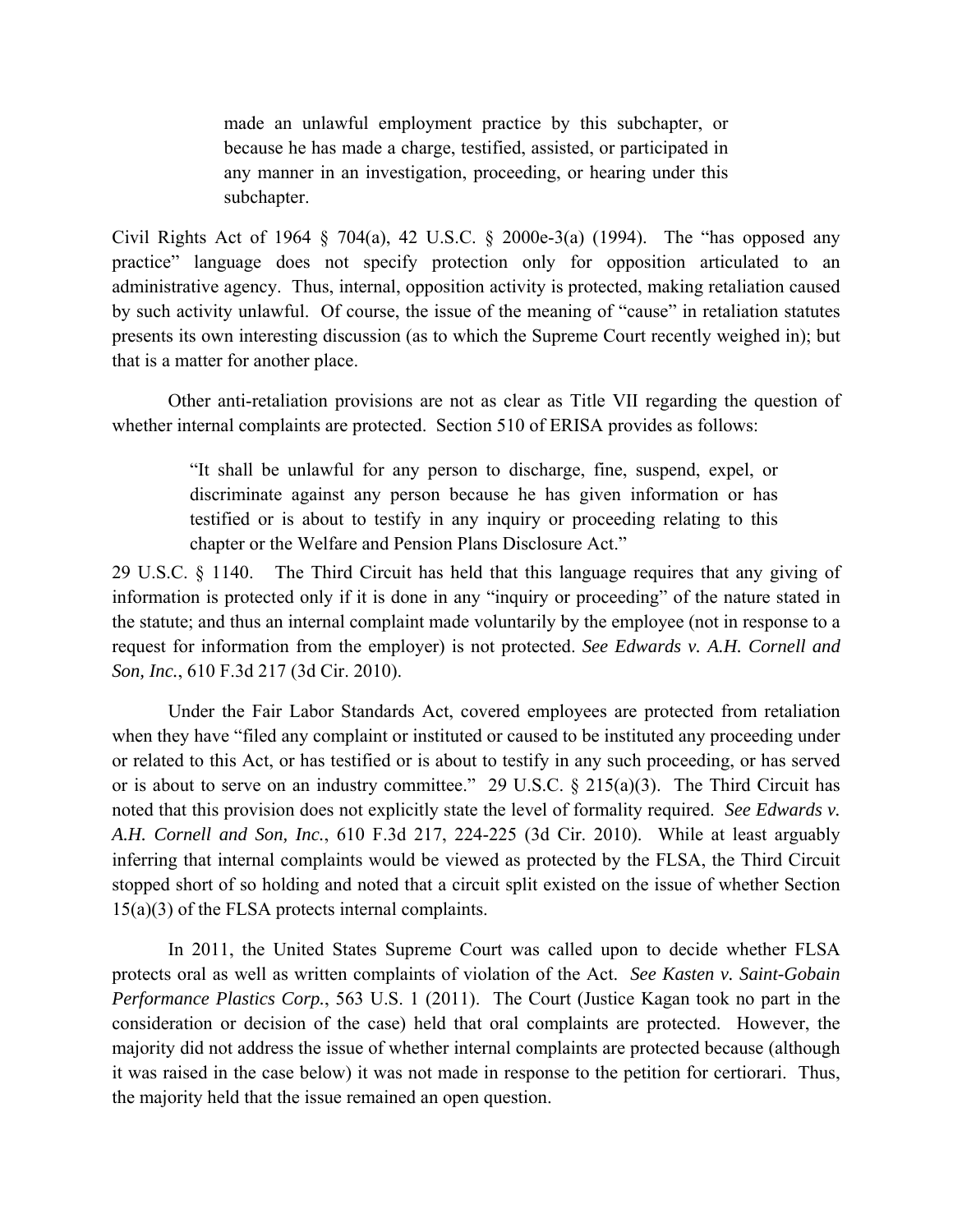For the issue of whether internal complaints are protected, one must read the dissenting opinion by Justice Scalia, which was joined for the most part by Justice Thomas. The dissent was not moved by the majority's feelings that the issue should remain an open question and explained that the majority opinion adopted a test for "filed any complaint" that assumes a "yes" answer to the question—and that "makes no sense otherwise." Although the EEOC has set forth the position that intracompany complaints constitute "fil[ing] any complaint" within the meaning of § 215(a)(3) in the compliance manual it issues to field offices (2 *EEOC Compliance Manual* § 8–II(B) & 8–II(B) n. 12 (2006)), the dissent rejected that view (giving it no deference), finding it lacking the "power to persuade."

In finding that " $\S 215(a)(3)$  does not cover complaints to the employer at all," the dissent acknowledged that the Supreme Court "has sometimes sanctioned a 'living Constitution'" but stated that "it has never approved a living United States Code." *Id.* at 17, 22. The dissent stated that "[t]he plain meaning of the critical phrase and the context in which appears make clear that the retaliation provision contemplates an official grievance filed with a court or an agency, not oral complaints—or even formal, written complaints—from an employee to an employer."

Justice Scalia noted that, in isolation, the word "complaint" could cover an intra-company complaint, because "complaint" "often has an expansive meaning, connoting any '[e]xpression of grief, regret, pain ... or resentment.'" *Id.* at 18-19 (quoting Webster's New International Dictionary 546 (2d ed.1934) (hereinafter Webster's). However, the dissent noted that, at the time the FLSA was passed (and still today) the word when used in a legal context has borne a specialized meaning: "[a] formal allegation or charge against a party, made or presented to the appropriate court or officer." *Id.* (also citing Cambridge Dictionary of American English 172 (2000) ("a formal statement to a government authority that you have a legal cause to complain about the way you have been treated"); 3 Oxford English Dictionary 608 (2d ed.1989) ("[a] statement or injury or grievance laid before a court or judicial authority ... for purposes of prosecution or of redress")).

Relying on that "plain meaning" of the word "complaint" (as well as other textual clues in the statute), which the dissent found to be "clear in light of its context," the dissent found there to be no need to rely on abstractions of congressional purpose. However, the law is not settled as it pertains to the FLSA retaliation. Indeed, courts have disagreed with the *Kasten* dissent and have ruled that the FLSA protects internal complaints. *See e.g., Greathouse v. JHS Sec. Inc.*, 784 F.3d 105 ( $2<sup>nd</sup>$  Cir. 2015). One might reasonably expect that this issue under the FLSA will eventually either be resolved through legislation or by the Supreme Court.

Perhaps the pending decision in the *Somers* case will stimulate evolution on that legal issue. In any event, although that pending United States Supreme Court decision will not likely definitively answer questions regarding statutes other than the Dodd-Frank Act, it will be instructive to observe how the Court addresses these issues under its present composition. For one thing, Justice Scalia (the author of the dissent in *Edwards v. A.H. Cornell and Son, Inc.*) is